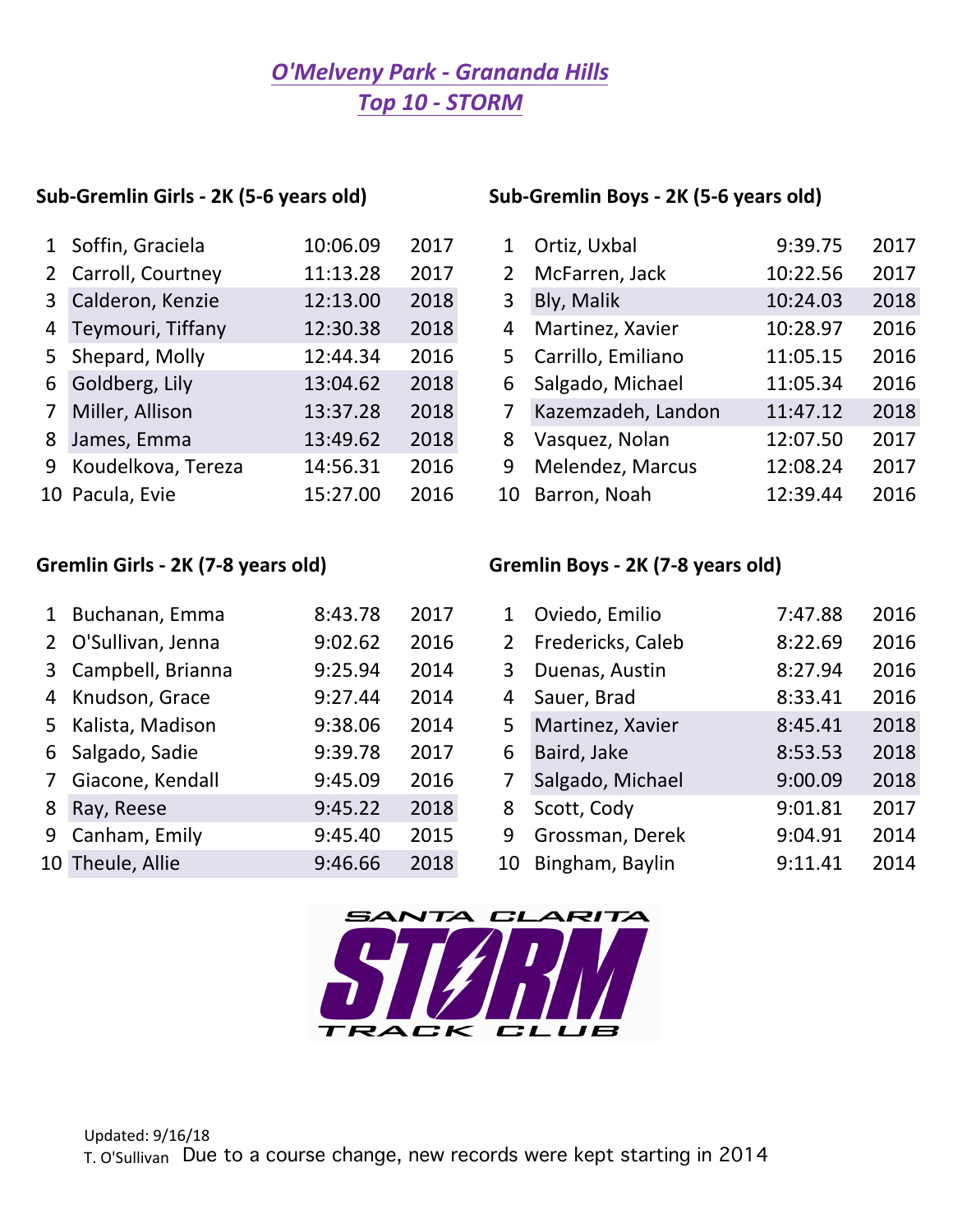# *O'Melveny Park - Granada Hills Top 10 - STORM*

### Bantam Girls - 3K (9-10 years old) Bantam Boys - 3K (9-10 years old)

| 1 Grossman, Kamryn   | 12:36.66 | 2015 | 1           | Oviedo, Emilio   | 11:26.94 | 2018 |
|----------------------|----------|------|-------------|------------------|----------|------|
| 2 O'Sullivan, Jenna  | 13:08.66 | 2018 | $2^{\circ}$ | Halvorsen, Tyler | 11:52.75 | 2018 |
| 3 Avila, Kelly       | 13:27.03 | 2015 | 3           | Duenas, Austin   | 11:53.37 | 2018 |
| 4 Buchanan, Emma     | 13:29.47 | 2018 | 4           | Bingham, Baylin  | 12:25.12 | 2016 |
| 5 Giem, Allison      | 13:41.56 | 2017 |             | 5 Hunten, Alazar | 12:30.09 | 2016 |
| 6 Dang, Melinda      | 13:45.81 | 2015 |             | 6 Lusk, Brody    | 12:43.34 | 2015 |
| 7 Shields, Amara     | 13:45.81 | 2016 | 7           | Macias, Martin   | 12:58.97 | 2017 |
| 8 Macaluso, Sienna   | 13:51.50 | 2017 | 8           | Young, Grant     | 13:07.78 | 2016 |
| 9 Knudson, Grace     | 13:59.00 | 2015 |             | 9 Flores, Noah   | 13:34.40 | 2016 |
| 10 Campbell, Brianna | 14:00.38 | 2016 |             | 10 Canham, Caleb | 13:37.44 | 2015 |

| 1 Grossman, Kamryn   | 12:36.66 | 2015 |                | Oviedo, Emilio   | 11:26.94 | 2018 |
|----------------------|----------|------|----------------|------------------|----------|------|
| 2 O'Sullivan, Jenna  | 13:08.66 | 2018 | $\overline{2}$ | Halvorsen, Tyler | 11:52.75 | 2018 |
| 3 Avila, Kelly       | 13:27.03 | 2015 | 3              | Duenas, Austin   | 11:53.37 | 2018 |
| 4 Buchanan, Emma     | 13:29.47 | 2018 | 4              | Bingham, Baylin  | 12:25.12 | 2016 |
| 5 Giem, Allison      | 13:41.56 | 2017 |                | 5 Hunten, Alazar | 12:30.09 | 2016 |
| 6 Dang, Melinda      | 13:45.81 | 2015 |                | 6 Lusk, Brody    | 12:43.34 | 2015 |
| 7 Shields, Amara     | 13:45.81 | 2016 |                | Macias, Martin   | 12:58.97 | 2017 |
| 8 Macaluso, Sienna   | 13:51.50 | 2017 | 8              | Young, Grant     | 13:07.78 | 2016 |
| 9 Knudson, Grace     | 13:59.00 | 2015 | 9              | Flores, Noah     | 13:34.40 | 2016 |
| 10 Campbell, Brianna | 14:00.38 | 2016 |                | 10 Canham, Caleb | 13:37.44 | 2015 |

## Midget Girls - 3K (11-12 years old) Midget Boys - 3K (11-12 years old)

| 1 Duarte, Isabella    | 11:36.69 | 2015 | $\mathbf{1}$   | Buchanan, Ayden     | 10:52.97 | 2018 |
|-----------------------|----------|------|----------------|---------------------|----------|------|
| 2 Grossman, Kamryn    | 11:49.06 | 2016 | 2 <sup>1</sup> | Martinez, Hector    | 11:04.28 | 2016 |
| 3 Berretta, Kaela     | 12:02.91 | 2014 | 3              | Gallardo, Blake     | 11:34.84 | 2014 |
| 4 Washington, Hayden  | 12:19.81 | 2016 | 4              | Wadkins, Rylan      | 11:38.62 | 2014 |
| 5 Toon, Jordyn        | 12:25.38 | 2016 |                | 5 Serrano, Nicholas | 11:48.15 | 2015 |
| 6 Fredericks, Hannah  | 12:38.06 | 2015 | 6              | Hunten, Alazar      | 11:57.94 | 2018 |
| 7 Campbell, Brianna   | 12:43.15 | 2018 | 7              | Young, Grant        | 12:12.88 | 2017 |
| 8 Spaulding, Samantha | 12:44.18 | 2018 | 8              | Ortiz, Zion         | 12:15.88 | 2018 |
| 9 Avila, Kelly        | 12:50.12 | 2016 | 9              | Anderson, Thomas    | 12:20.12 | 2014 |
| 10 Bingham, Adrianna  | 13:16.06 | 2015 | 10             | Ahten, Owen         | 12:21.22 | 2017 |
|                       |          |      |                |                     |          |      |